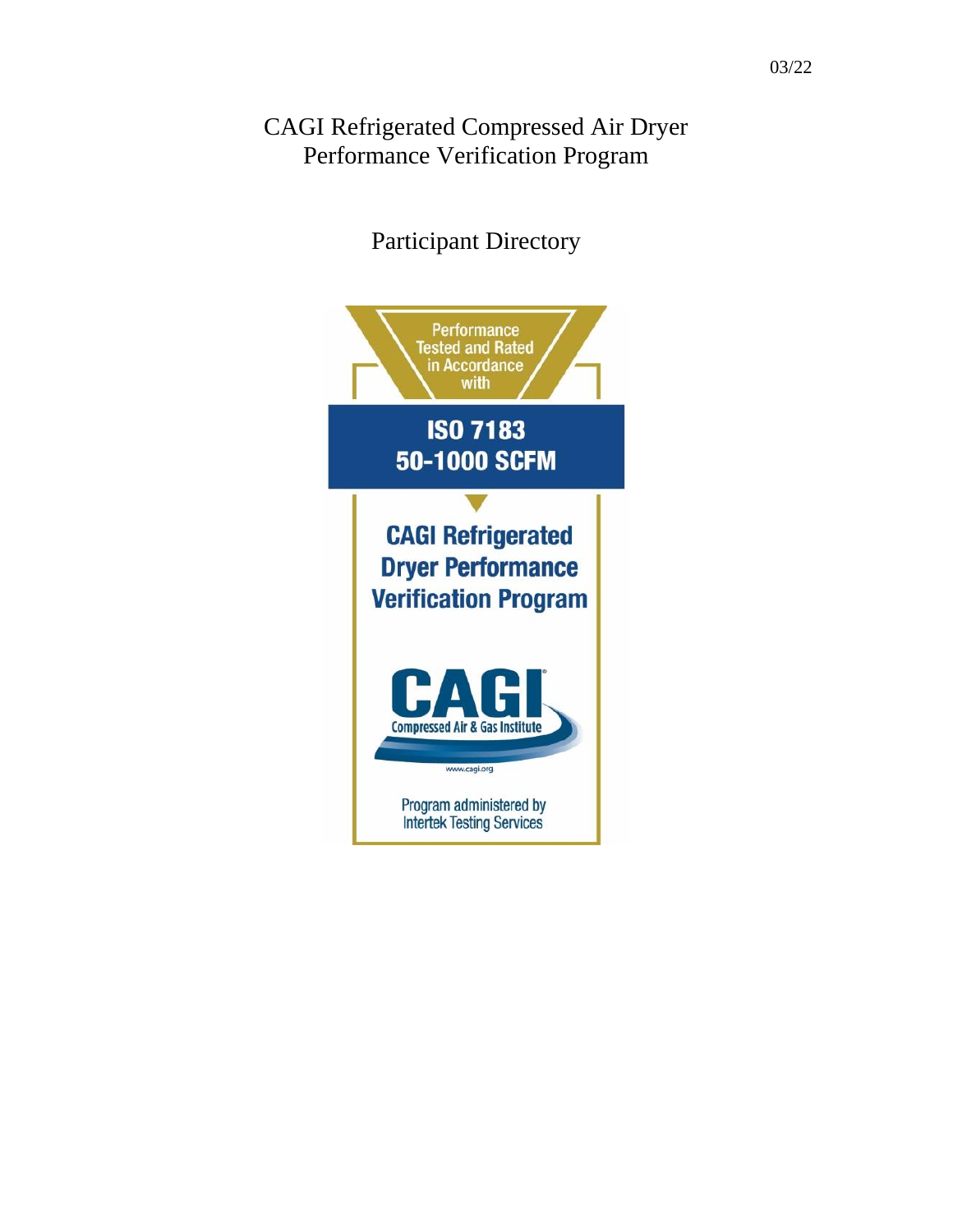### **Overview**

<span id="page-1-0"></span>The Compressed Air and Gas Institute (CAGI) sponsors the Performance Verification Program for Refrigerated Compressed Air Dryers. The program provides a uniform and commercially practical means of verifying participants' claimed ratings. Compliance with the provisions of the latest edition of ISO 7183, *Compressed Air Dryers-Specifications and Testing,* is mandatory for all participants*.*

Participation in the Program is voluntary and is open to all manufacturers of standalone refrigerated compressed air dryers from 50 – 1000 SCFM. On a regular and random basis, the Program Administrator, Intertek Testing Services, selects and tests samples of equipment to verify that actual performance meets the manufacturer's certified published performance ratings.

The ratings certified under this Program are displayed on datasheets published on participants' websites in the standard CAGI datasheet format and in the participants published literature. The verification seal, which appears on units and on participants' published literature, is the participants' public representation that the stated performance of the participants' equipment has been verified by an independent laboratory.

The flow and outlet pressure dew point ratings in this directory are provided along with model number only to help identify the specific model that was tested by the administrator. Consult a copy of the manufacturer's data sheet for more detailed information. Datasheets can be located via the following links:

- [Atlas Copco](https://www.atlascopco.com/en-us/compressors/cagi-data-sheets)
- [Parker Hannifin](http://www.parker.com/portal/site/PARKER/menuitem.bc659799d3cf5c6315731910237ad1ca/?vgnextoid=78b6000b2875e210VgnVCM10000048021dacRCRD&vgnextfmt=EN&l1page=true&l1cat=54504ff7b0eca410VgnVCM10000014a71dacRCRD&l1catname=Compliance%2C+Certifications%2C+%26+Safety+)
- **[Ingersoll Rand](https://www.ingersollrandproducts.com/en-us/air-compressor/cagi-data-sheets/air-treatment.html)**
- **[Mikropor](https://www.mikroporamerica.com/quality/#cagi)**
- $\langle$  [SPX](http://www.spxflow.com/en/hankison/information-downloads/product-literature/)  $\rangle$
- **[ZEKS](https://www.zeks.com/en/support/cagi-data-sheets.html)**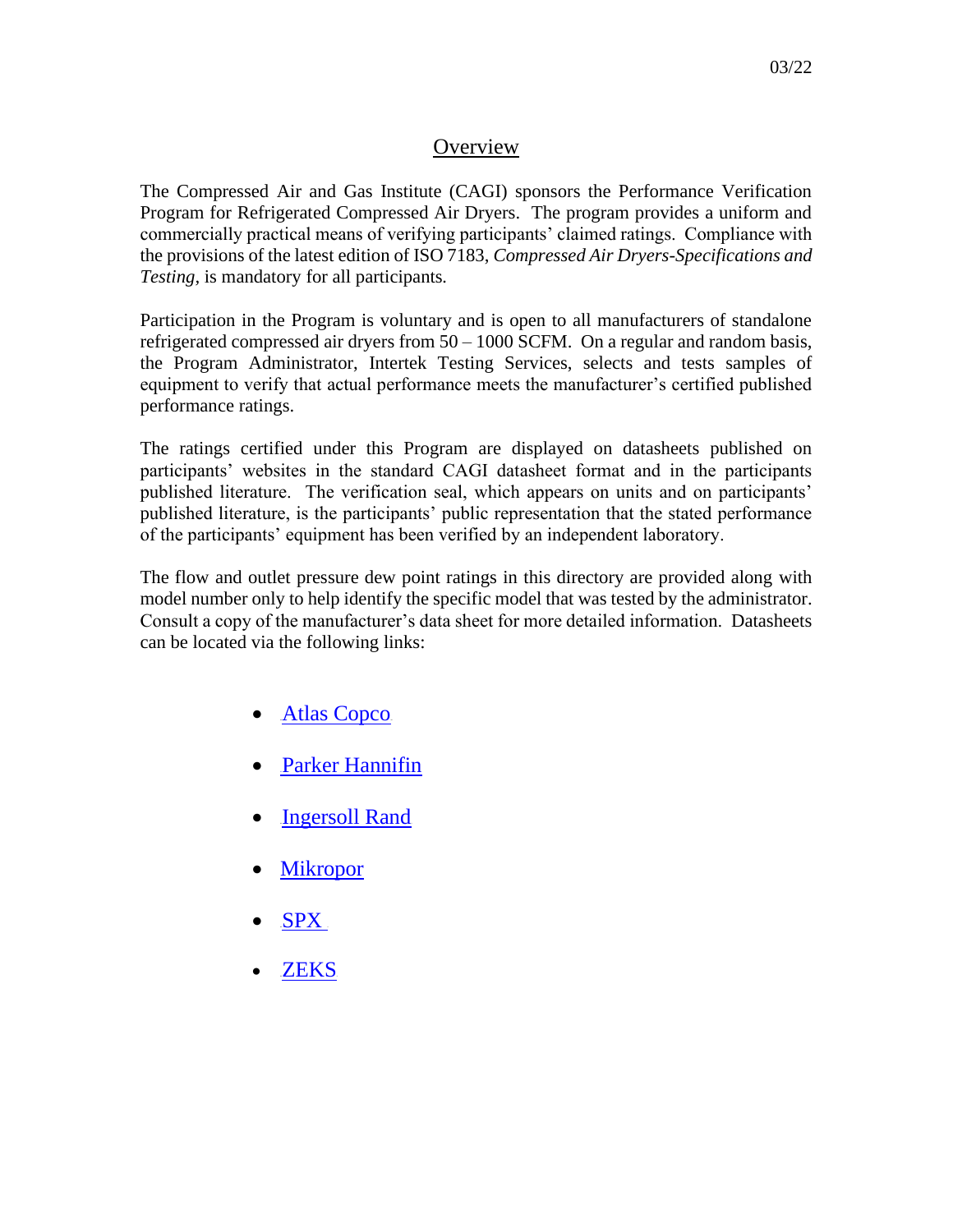#### Participant List

<span id="page-2-0"></span>The following manufacturers of refrigerated compressed air dryers are currently participating in the CAGI Performance Verification Program. Click on the manufacturer name to see the results of the tests that have been conducted for that manufacturer.

> [Atlas Copco](#page-3-0) [Parker Hannifin](#page-4-0) **[Ingersoll Rand](#page-5-0) [Mikropor](#page-7-0)** [SPX](#page-8-0) [ZEKS](#page-9-0)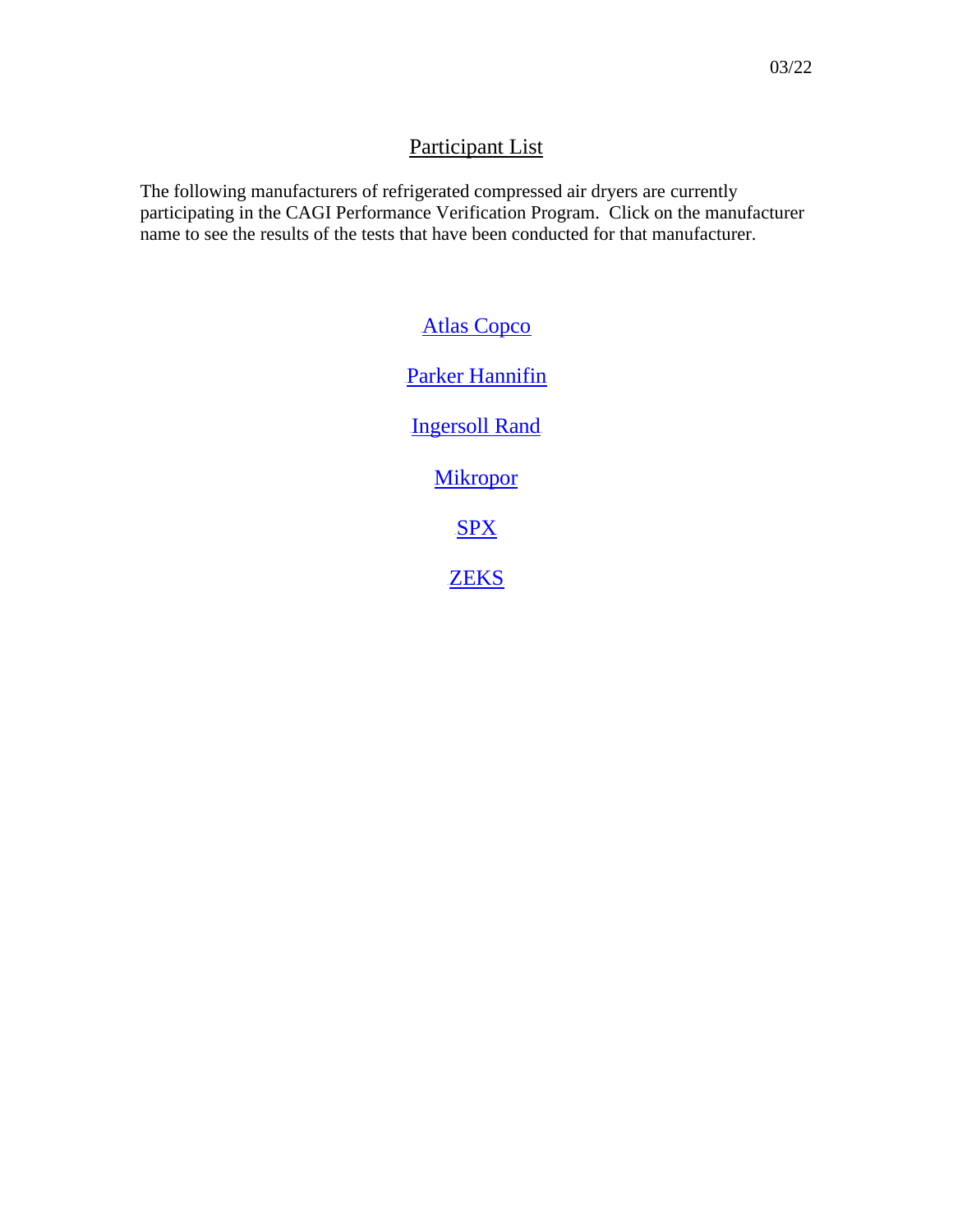<span id="page-3-0"></span>

| <b>Date</b> | <b>Model Number</b> | <b>Rated Flow</b> | <b>Rated Outlet</b><br><b>Pressure Dew</b><br>Point | <b>Result</b>           |
|-------------|---------------------|-------------------|-----------------------------------------------------|-------------------------|
|             | FD 185              | 360               | 39                                                  | Passed                  |
|             | <b>FD410A</b>       | 869               | 46.9                                                | Passed                  |
|             | <b>FD310A</b>       | 657               | 45.7                                                | Passed                  |
|             | FD150               | 297               | 39                                                  | Passed                  |
|             | FD220               | 466               | 39                                                  | Passed                  |
| $6 - 14$    | <b>FD310A</b>       | 657               | 45.7                                                | Passed                  |
| $6 - 14$    | <b>FD410A</b>       | 869               | 46.9                                                | Passed                  |
| $8 - 15$    | FD-185              | 360               | 39                                                  | Passed                  |
| $8 - 15$    | FD-120              | 254               | 39                                                  | Failed and Re-<br>rated |
| $6 - 16$    | FD-220              | 466               | 39                                                  | Failed and Re-<br>rated |
| $6 - 16$    | FD-285              | 604               | 39                                                  | Passed                  |
| $7 - 17$    | <b>FD410A</b>       | 869               | 39.4                                                | Passed                  |
| $7 - 17$    | <b>FD310A</b>       | 657               | 39                                                  | Passed                  |
| $11 - 18$   | FD 150              | 297               | 39                                                  | Passed                  |
| $11 - 18$   | FD 245              | 488               | 39                                                  | Passed                  |
| $8 - 20$    | FD120               | 254               | 44.5                                                | Passed                  |
| $8 - 20$    | FD185               | 300               | 44.5                                                | Passed                  |
| 9/21        | FD100VSD            | 210               | 39.2                                                | Passed                  |

Atlas Copco Performance Verification Test Results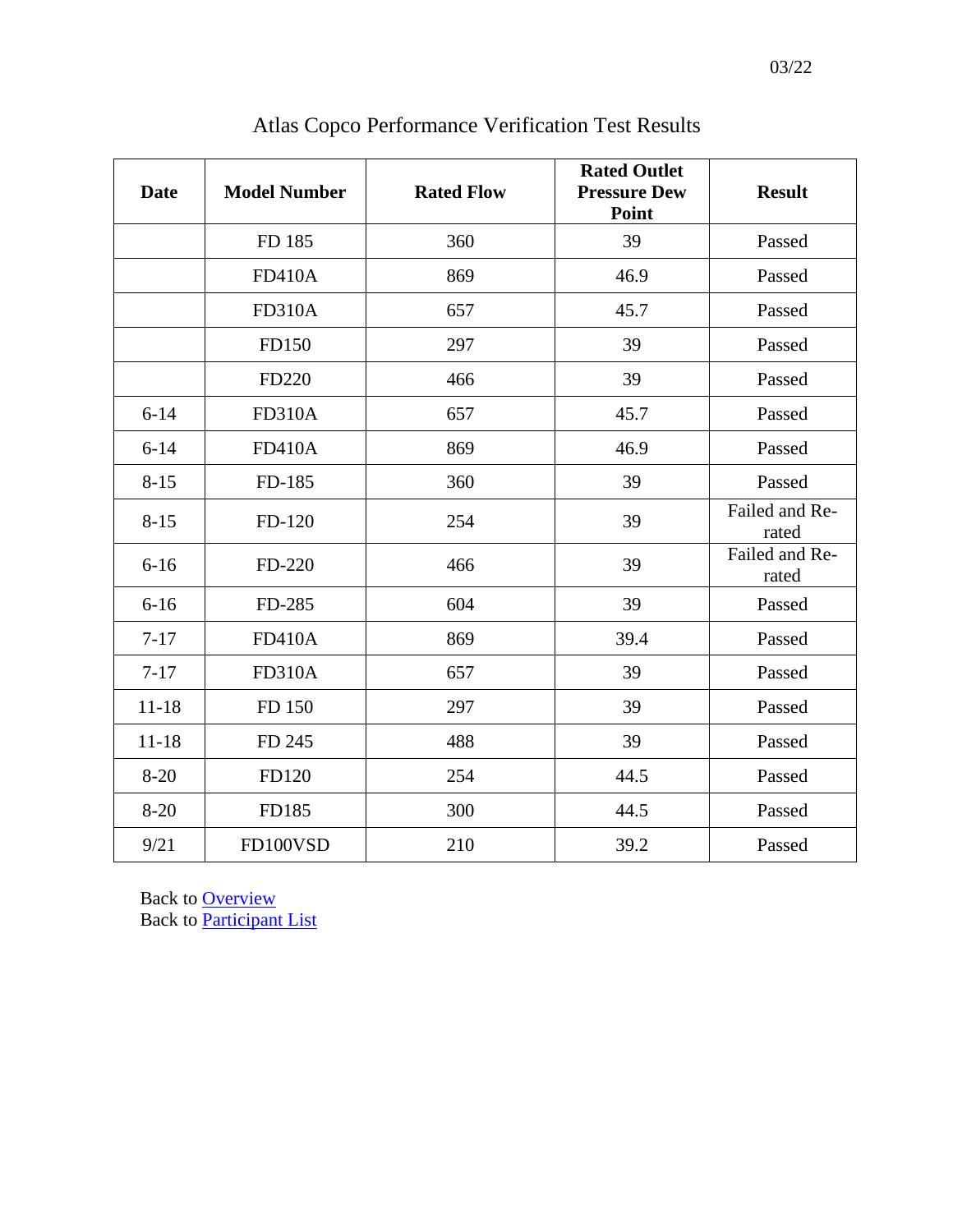<span id="page-4-0"></span>

| <b>Date</b> | <b>Model Number</b> | <b>Rated Flow</b> | <b>Rated Outlet</b><br><b>Pressure Dew</b><br><b>Point</b> | <b>Result</b> |
|-------------|---------------------|-------------------|------------------------------------------------------------|---------------|
|             | <b>DRD400</b>       | 400               | 44.5                                                       | Passed        |
|             | <b>DRD500</b>       | 500               | 39.6                                                       | Passed        |
|             | <b>DRD265</b>       | 265               | 40.9                                                       | Passed        |
|             | <b>DRD325</b>       | 325               | 42.9                                                       | Passed        |
|             | <b>DRD700</b>       | 700               | 40.2                                                       | Passed        |
|             | TMS0400-A4          | 400               | 39                                                         | Passed        |
|             | <b>DRD500</b>       | 500               | 39.6                                                       | Passed        |
|             | <b>DRD265</b>       | 265               | 40.9                                                       | Passed        |
|             | <b>DRD400</b>       | 400               | 44.5                                                       | Passed        |
|             | <b>TM500</b>        | 500               | 45                                                         | Passed        |
|             | TM325               | 325               | 39                                                         | Passed        |
| $9 - 14$    | <b>TMS400</b>       | 400               | 41                                                         | Passed        |
| $9 - 14$    | <b>TMS200</b>       | 200               | 41.5                                                       | Passed        |
| $9 - 14$    | <b>DRD250</b>       | 250               | 43.6                                                       | Passed        |
| $1 - 15$    | <b>DRD200</b>       | 200               | 42.5                                                       | Passed        |
| $9 - 15$    | <b>DNC-2502</b>     | 250               | 39                                                         | Passed        |
| $4 - 16$    | <b>PNC325</b>       | 325               | 39                                                         | Passed        |
| $7 - 16$    | <b>PNC500</b>       | 500               | 39                                                         | Passed        |
| $7-17$      | <b>DRD1000</b>      | 1000              | 44.5                                                       | Passed        |
| $8 - 17$    | <b>PTM700</b>       | 700               | 39                                                         | Passed        |
| $11 - 18$   | PNC0400-A4          | 400               | 39                                                         | Passed        |
| $11 - 18$   | PNC0850-A4          | 850               | 40                                                         | Passed        |
| $8 - 20$    | <b>SPE075</b>       | 75                | 41.4                                                       | Passed        |
| $10 - 21$   | SPE0250             | 250               | 54                                                         | Passed        |

Parker Hannifin Performance Verification Test Results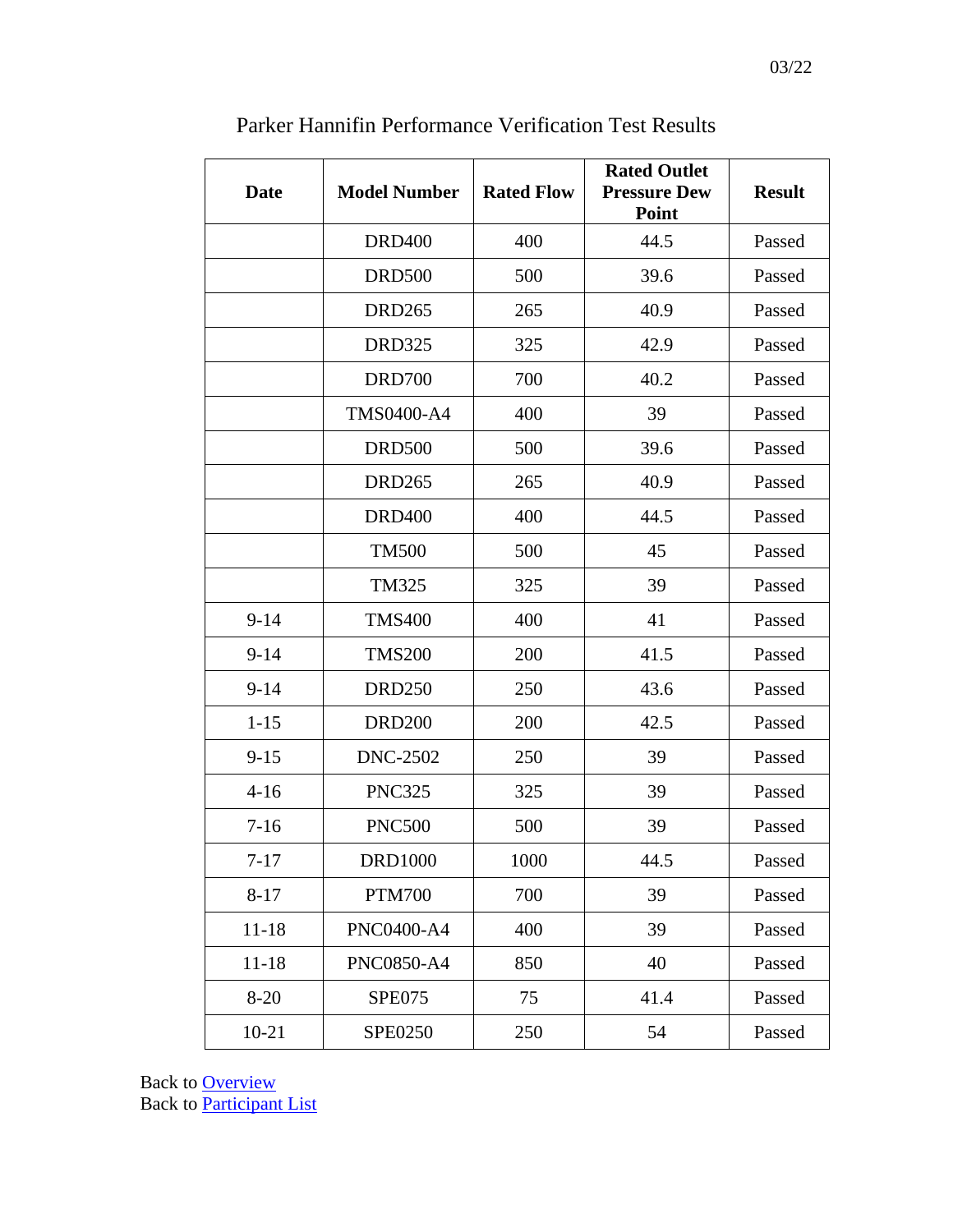<span id="page-5-0"></span>

| <b>Date</b> | <b>Model Number</b> | <b>Rated Flow</b> | <b>Rated Outlet</b><br><b>Pressure Dew</b><br><b>Point</b> | <b>Result</b> |
|-------------|---------------------|-------------------|------------------------------------------------------------|---------------|
|             | TS <sub>2</sub> A   | 295               | 39                                                         | Passed        |
|             | TS4A                | 525               | 39                                                         | Passed        |
|             | D8501NA400          | 500               | 39                                                         | Passed        |
|             | <b>NVC600A400</b>   | 600               | 43.7                                                       | Passed        |
|             | D6801NA400          | 400               | 42.7                                                       | Passed        |
|             | <b>NVC500A400</b>   | 500               | 41.7                                                       | Passed        |
|             | <b>NVC500W400</b>   | 500               | 40.9                                                       | Passed        |
|             | D510INA400          | 300               | 40.9                                                       | Passed        |
| $9 - 14$    | <b>NVC300A400</b>   | 300               | 40.9                                                       | Passed        |
| $9 - 14$    | D680INA400          | 400               | 43.5                                                       | Passed        |
| $9 - 15$    | <b>NVC400A400</b>   | 400               | 41.7                                                       | Passed        |
| $9 - 15$    | <b>NVC500A400</b>   | 500               | 41.7                                                       | Passed        |
| $8 - 16$    | D850INA400          | 500               | 39                                                         | Passed        |
| $8 - 16$    | D1020INA400         | 600               | 39                                                         | Passed        |
| $11 - 17$   | <b>NVC800A400</b>   | 600               | 43.7                                                       | Passed        |
| $11 - 17$   | D4201NA400          | 250               | 40.9                                                       | Passed        |
| $9 - 18$    | D510INA400          | 300               | 40.9                                                       | Passed        |
| $9 - 18$    | NVC600A400          | 600               | 43.7                                                       | Passed        |
| 1/20        | D680INA400          | 400               | 43.5                                                       | Passed        |
| 1/20        | D850INA400          | 500               | 41                                                         | Passed        |
| 4/22        | DA212ECA100         | 125               | 38                                                         | Passed        |
|             |                     |                   |                                                            |               |
|             |                     |                   |                                                            |               |

Ingersoll Rand Performance Verification Test Results

Back to [Overview](#page-1-0) Back to *Participant List*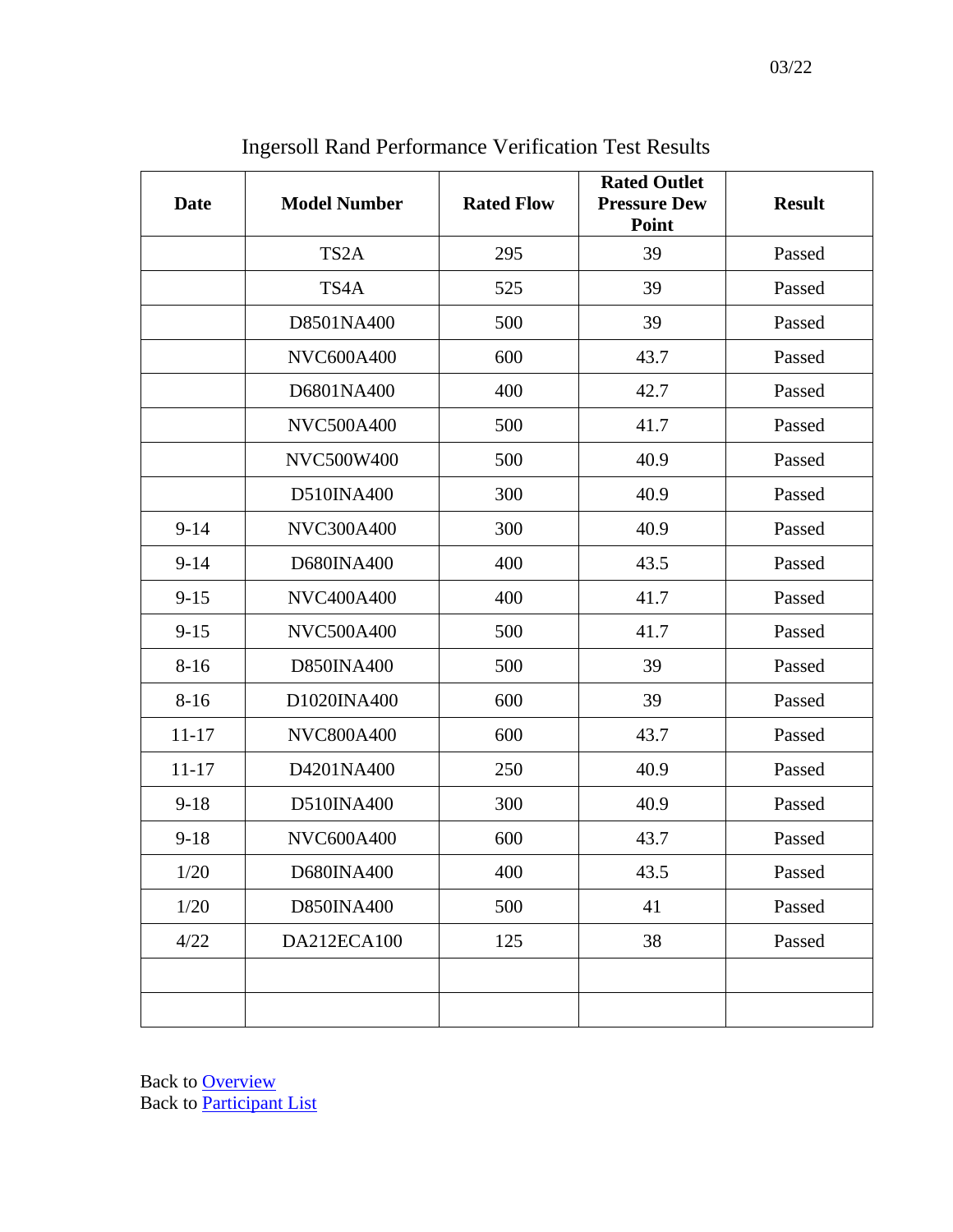03/22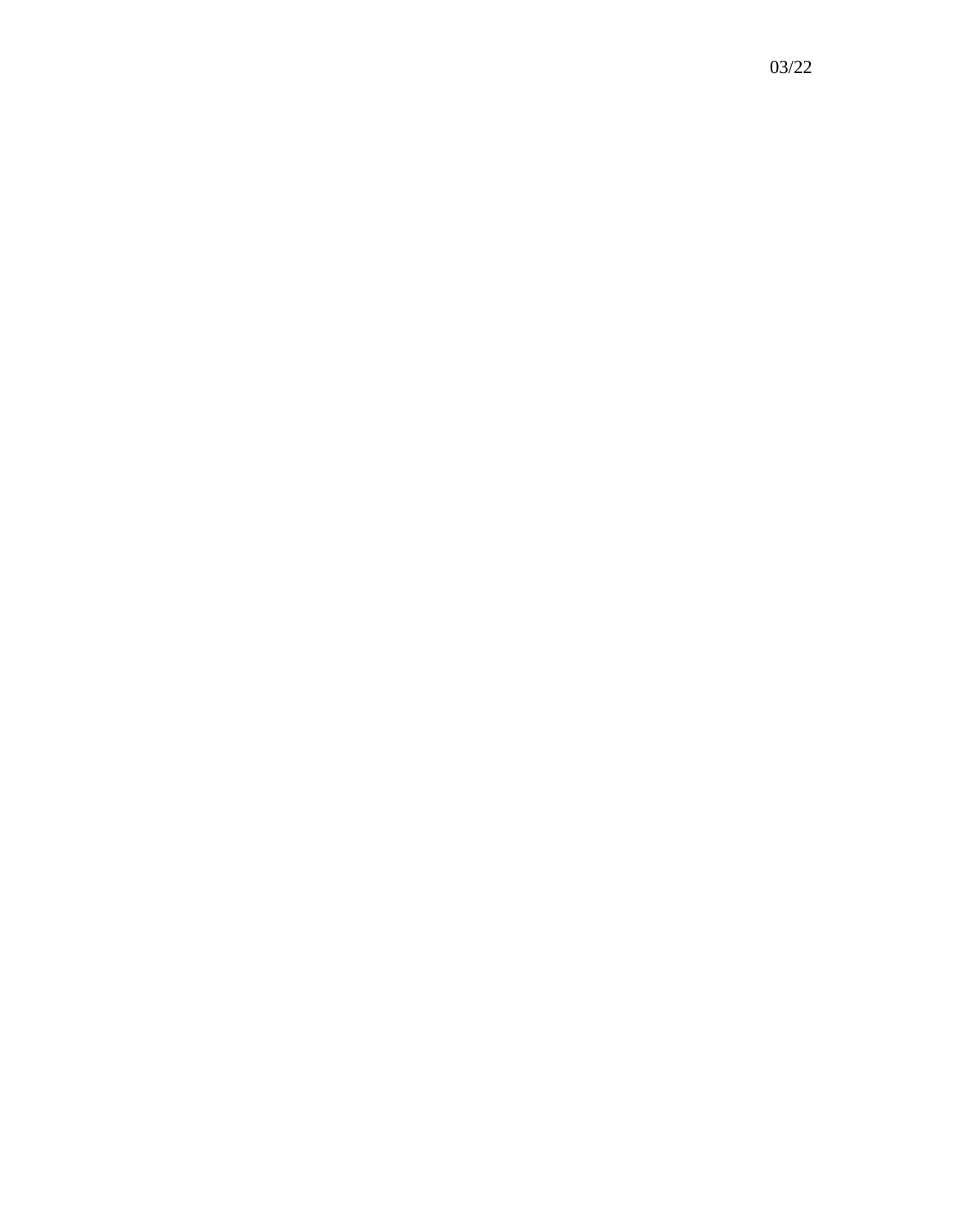<span id="page-7-0"></span>

| <b>Date</b> | <b>Model Number</b> | <b>Rated</b><br><b>Flow</b> | <b>Rated Outlet</b><br><b>Pressure Dew</b><br>Point | <b>Result</b> |
|-------------|---------------------|-----------------------------|-----------------------------------------------------|---------------|
| $7 - 17$    | <b>MK-US-550</b>    | 550                         | 43.9                                                | Passed        |
| $7-18$      | <b>MKUS-250</b>     | 250                         | 42.6                                                | Passed        |
| $7 - 18$    | <b>MKUS-700</b>     | 700                         | 42.9                                                | Passed        |
| 11-19       | <b>MK-US-125</b>    | 125                         | 39.6                                                | Passed        |
| $9 - 20$    | <b>MK-US-140</b>    | 140                         | 40.5                                                | Passed        |
|             |                     |                             |                                                     |               |
|             |                     |                             |                                                     |               |

Mikropor Performance Verification Test Results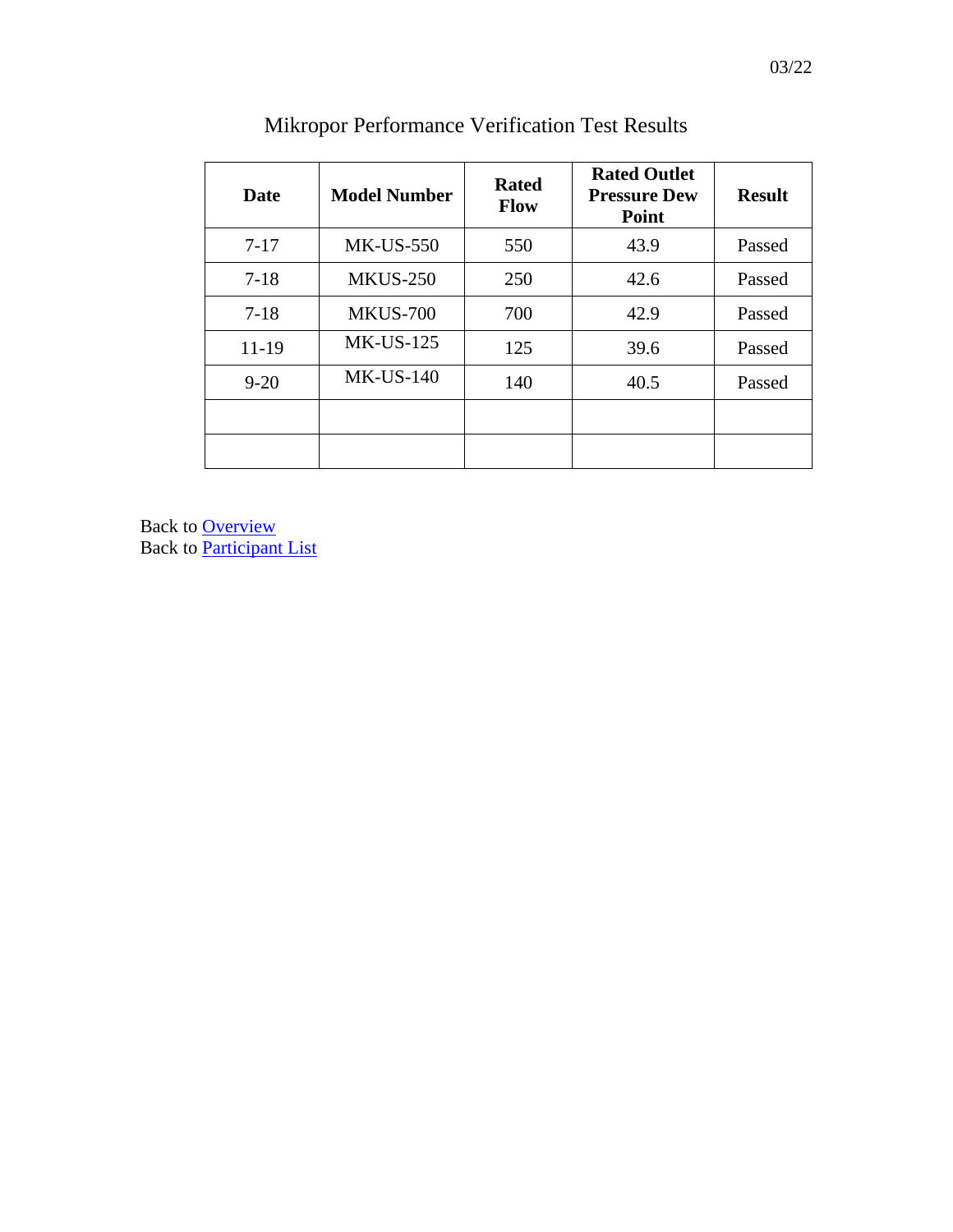<span id="page-8-0"></span>

| <b>Date</b> | <b>Model Number</b> | <b>Rated</b><br>Flow | <b>Rated Outlet</b><br><b>Pressure Dew</b><br>Point | <b>Result</b> |
|-------------|---------------------|----------------------|-----------------------------------------------------|---------------|
|             | HPRP500-460         | 500                  | 42                                                  | Passed        |
|             | <b>HPRP400</b>      | 400                  | 42                                                  | Passed        |
|             | <b>FPRP600</b>      | 600                  | 44                                                  | Passed        |
|             | <b>HPRP300</b>      | 300                  | 40                                                  | Passed        |
|             | <b>FPRP500</b>      | 500                  | 44                                                  | Passed        |
|             | <b>HES240</b>       | 240                  | 43.9                                                | Passed        |
|             | <b>HPRP400</b>      | 400                  | 42                                                  | Passed        |
| $10 - 14$   | <b>HES 360</b>      | 360                  | 48.8                                                | Passed        |
| $10 - 14$   | <b>HPRP250</b>      | 250                  | 39.7                                                | Passed        |
| $10 - 14$   | <b>HPRP300</b>      | 300                  | 43.6                                                | Passed        |
| $10 - 15$   | <b>HPRP200</b>      | 200                  | 42                                                  | Passed        |
| $10 - 15$   | <b>HES280</b>       | 280                  | 43.3                                                | Passed        |
| $8 - 16$    | <b>HES450</b>       | 450                  | 42.9                                                | Passed        |
| $9 - 16$    | <b>HPRP500</b>      | 500                  | 44                                                  | Passed        |
| $8 - 17$    | <b>HES540</b>       | 540                  | 44.8                                                | Passed        |
| $12 - 17$   | <b>HES1000</b>      | 1000                 | 44                                                  | Passed        |
| $5-19$      | <b>FLEX 5.5</b>     | 550                  | 44.4                                                | Passed        |
| $5-19$      | <b>FLEX 4.5</b>     | 450                  | 44.2                                                | Passed        |

## SPX Performance Verification Test Results